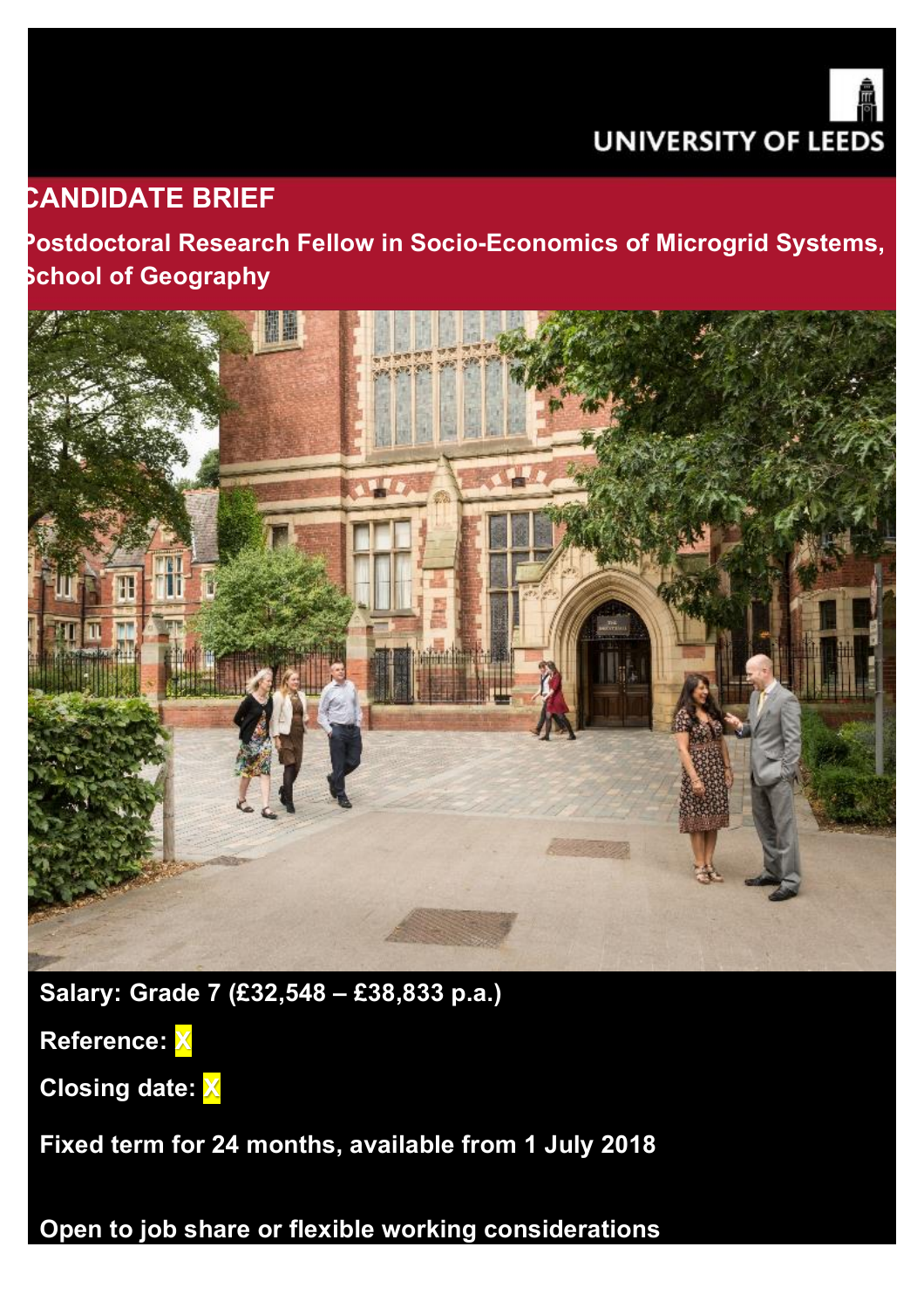# **Postdoctoral Research Fellow in Socio-Economics of Microgrid Systems, School of Geography, Faculty of Environment**

**Are you a talented and ambitious researcher looking for your next challenge? Are you interested in sustainable, reliable, and resilient energy supply? Do you have the skills to contribute to the development of self-sustained and resilient energy distribution for developing countries?**

You will have a unique opportunity to join an exciting consortium that seeks to address the socio-economic, technical and operational challenges in the development of low-cost, resilient, and reliable Microgrids in developing countries in Africa and South East Asia. The post is part of the recently RCUK funded £1.5m 'CRESM-HYRES' project under the umbrella of the Global Challenges Research Fund (GCRF). GCRF is a £1.5 billion fund announced by the UK Government to support cutting-edge research that addresses the challenges faced by developing countries.

The socio-economic component of the project will focus on five interacting components: evaluating the potential range of energy uses within a community and matching technologies to both present and future needs; involvement of end user participation in research, design, acceptance and adoption; ensuring long-term sustainability and resilience through creation of the appropriate incentive structures to install and maintain the MGs; ethical dimensions of the project; and capacity building within the partnership between Leeds, Tanzania, Uganda, Congo Brazzaville and Indonesia.

You will have a PhD (or close to completion), or equivalent postdoctoral research experience in socio-economics of developing countries, or a closely allied discipline, with a strong background in community development in developing countries and an interest in renewable energy systems.

### **What does the role entail?**

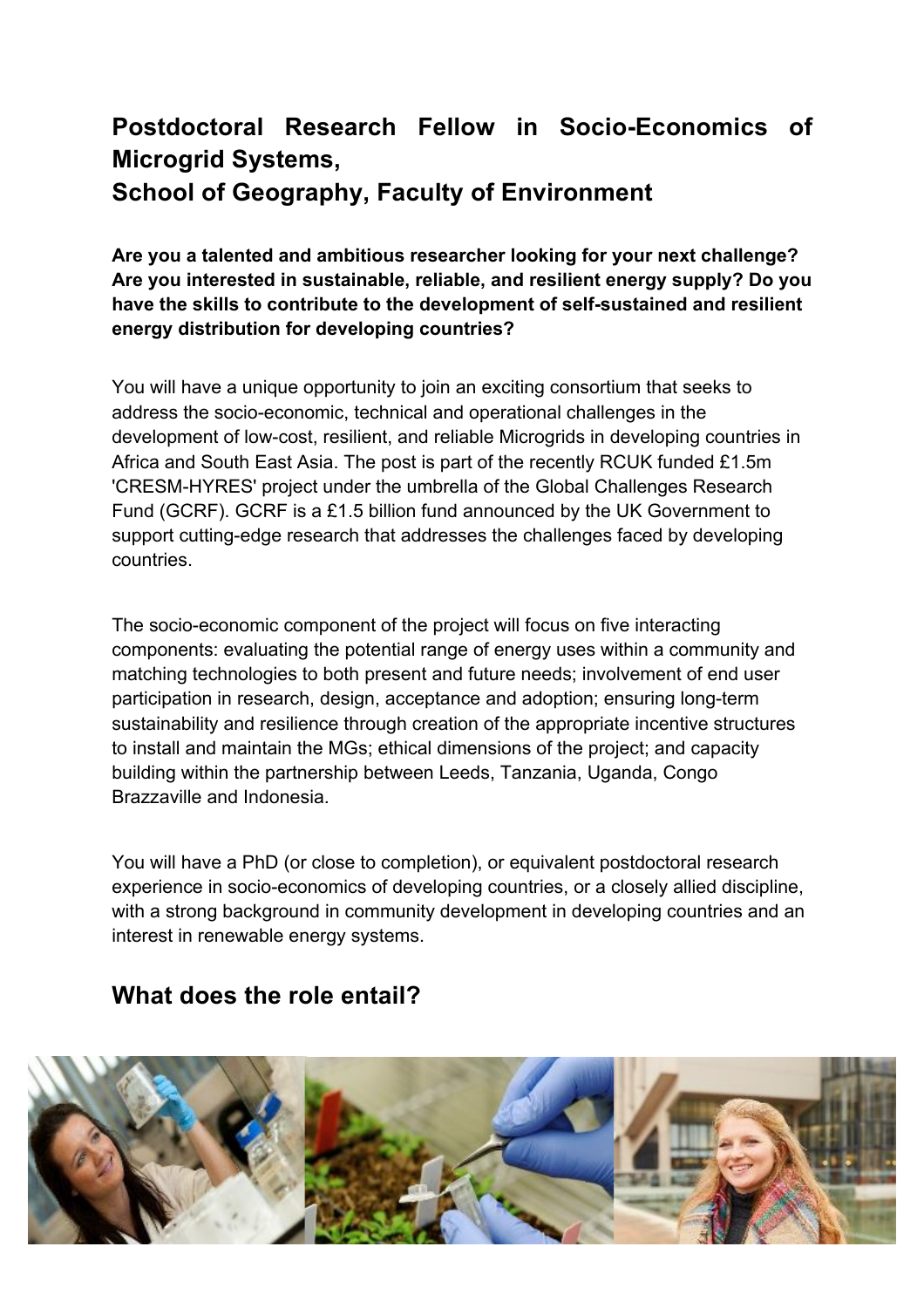As Research Fellow, your main duties will include:

- Developing research objectives and contributing to setting the direction of the research project, where appropriate preparing proposals for funding in collaboration with the project team;
- Liaising with academics, project supervisors/partners and research students in the project teams across the partner universities in the 'CRESM-HYRES' project, in order to carry out, coordinate and manage the planned workpackages;
- Evaluating present and future energy needs of selected communities using household surveys and key informant interviews;
- Preparing an economic analysis comparing the range of possible energy options and conducting a stakeholder analysis of end-users, ranging from users with different energy needs in the community, to energy installation and management SMEs, government policy makers and regulators, and investment organisations;
- Evaluating experience in the Indonesian Iconic Islands programme and review the African Development Bank's 'Strategy for The New Deal on Energy for Africa 2016 – 2025' and transfer best practise to the partnership.
- Preparing an ethical review for the project and ensure that equitable access to modern clean energy is a central component of project design from the outset.
- Ensuring that gender dimensions are given specific consideration in design and implementation of the project.
- Initiating and participant in capacity building components taking place within the existing Royal Society renewable energy capacity building project.
- Preparing papers with the investigators for publication in leading international journals and independently writing research summaries and reports;
- Working both independently and also as part of a larger team of researchers, engaging in knowledge-transfer activities where appropriate and feasible;
- Maintaining your own continuing professional development and contributing to the research culture of the School, where appropriate;
- Contributing to the training of both undergraduate and postgraduate students, where appropriate, including assisting with the supervision of projects in areas relevant to the project.

These duties provide a framework for the role and should not be regarded as a definitive list. Other reasonable duties may be required consistent with the grade of the post.

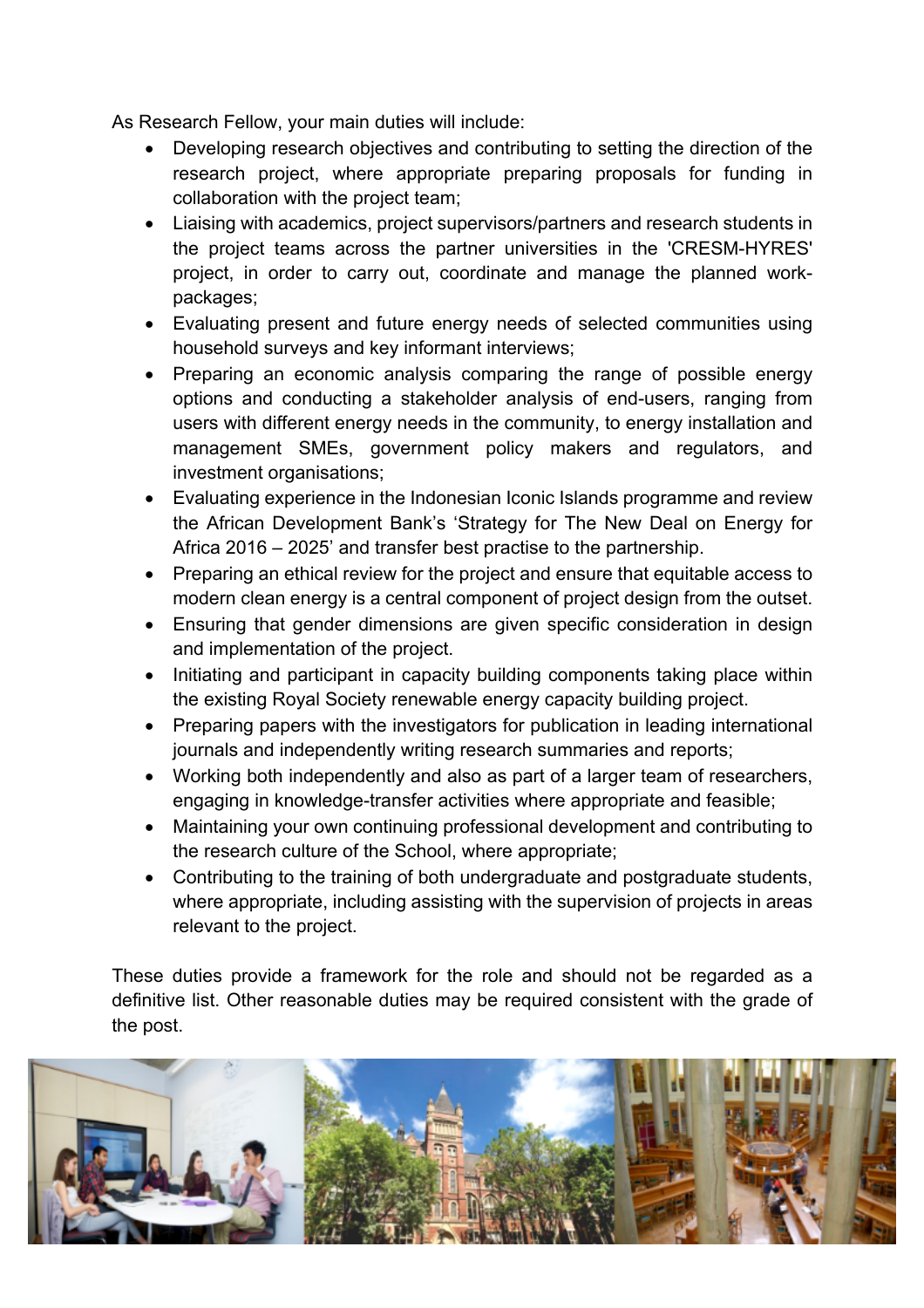## **What will you bring to the role?**

As Research Fellow you will have:

- A PhD (or close to completion) or equivalent postdoctoral research experience in Socio-economics of developing countries or a closely allied discipline;
- A strong background in community development in developing countries, with an interest in renewable energy systems;
- A developing track record of international quality peer-reviewed publications in the appropriate subject area;
- A proven track record of peer-reviewed publications in high impact factor journals;
- Excellent field work and networking skills;
- Excellent written and verbal communication skills, including presentation skills and the ability to communicate effectively with a wide range of stakeholders;
- Evidenced ability to work and conduct research productively both individually and collaboratively in a team;
- Good time management and planning skills, with the proven ability to meet tight deadlines, work effectively under pressure, and manage competing demands effectively, responsibly and without close support.

You may also have:

- Developing country field work experience in Africa;
- Research experience in developing country community-based energy systems.

## **How to apply**

You can apply for this role online; more guidance can be found on our How to Apply information page. Applications should be submitted by 23.59 (UK time) on the advertised closing date.

## **Contact information**

To explore the post further or for any queries you may have, please contact: